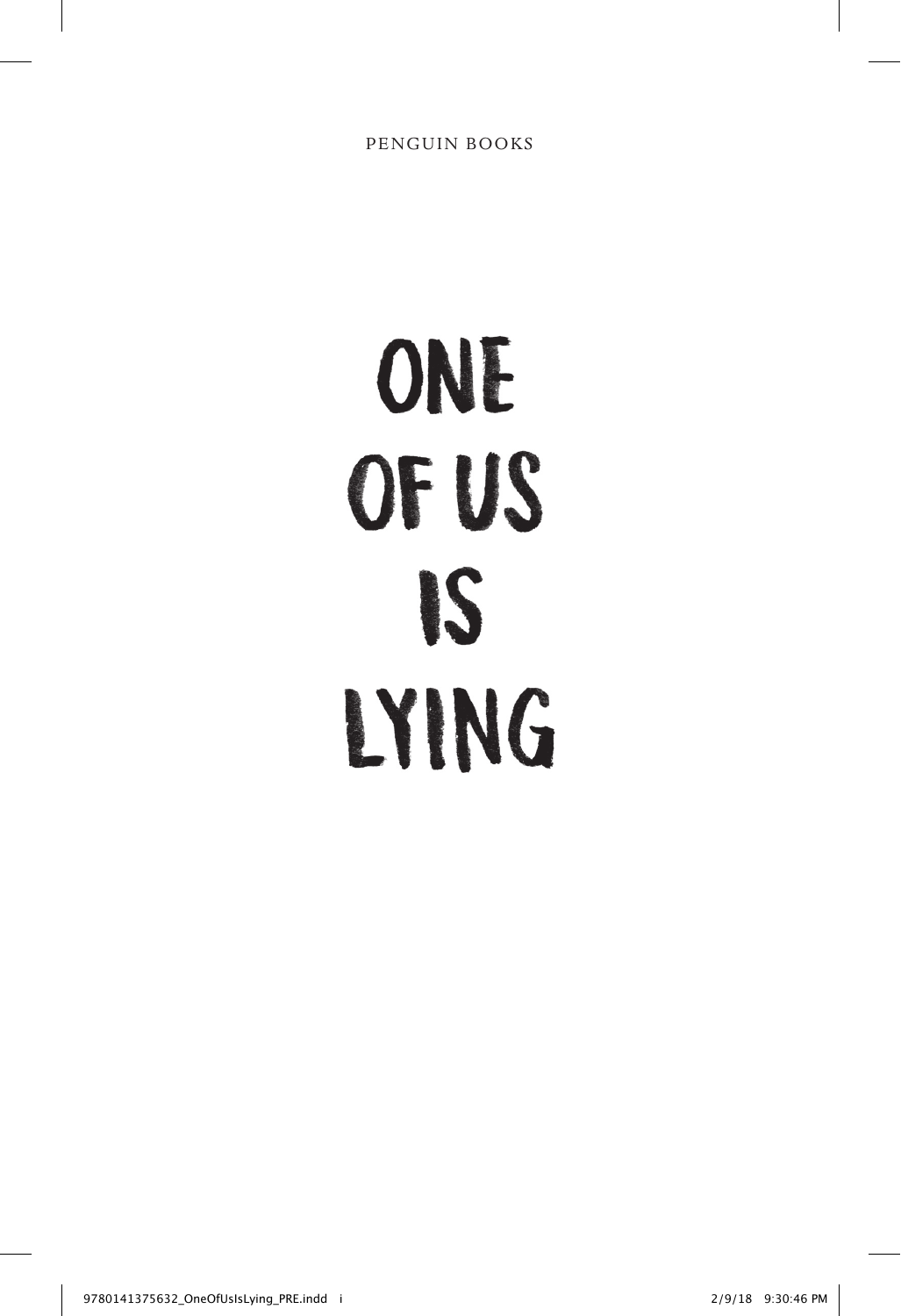J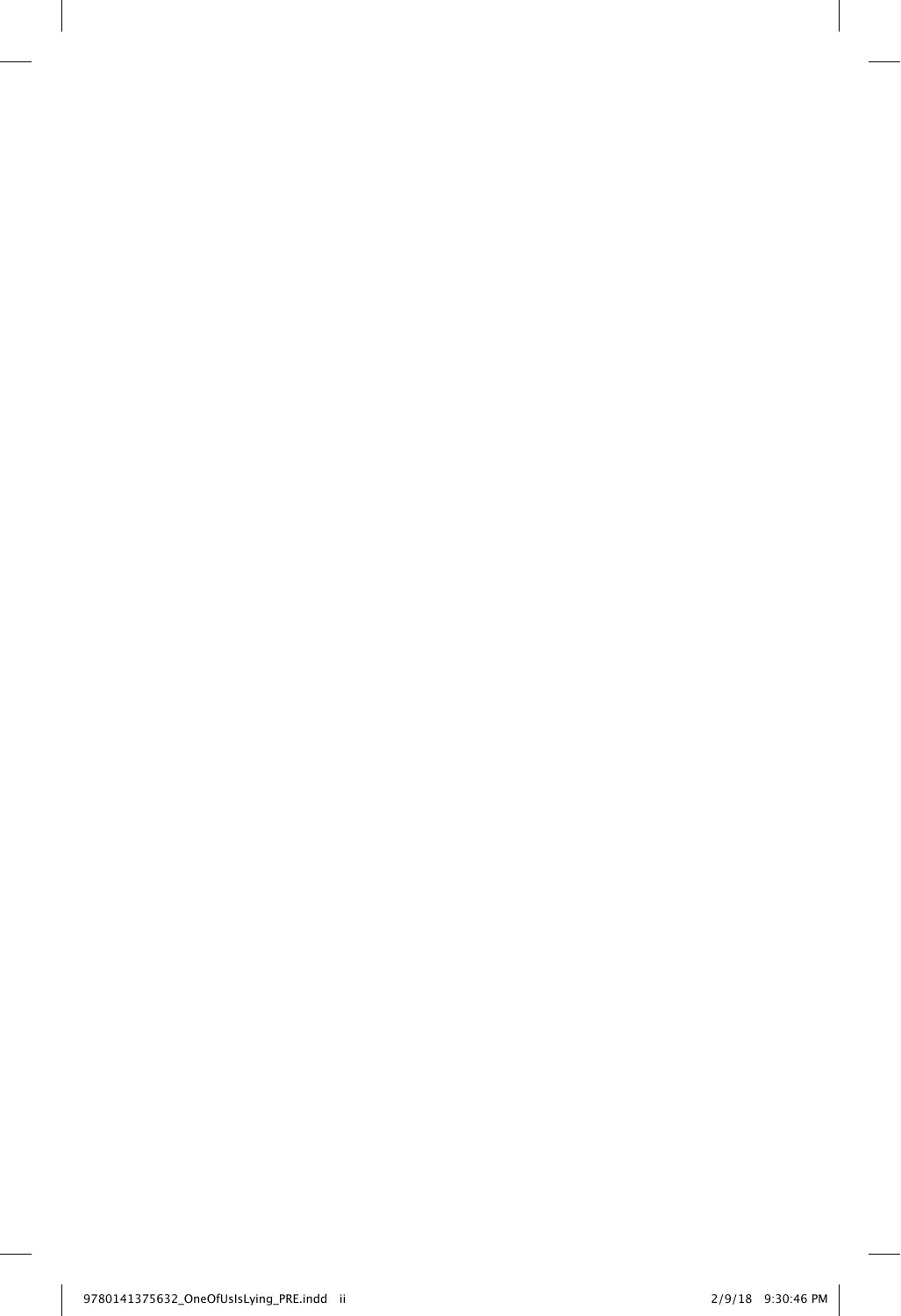# ONE OF US IS LYING

### **KAREN M. MCMANUS**



PENGUIN BOOKS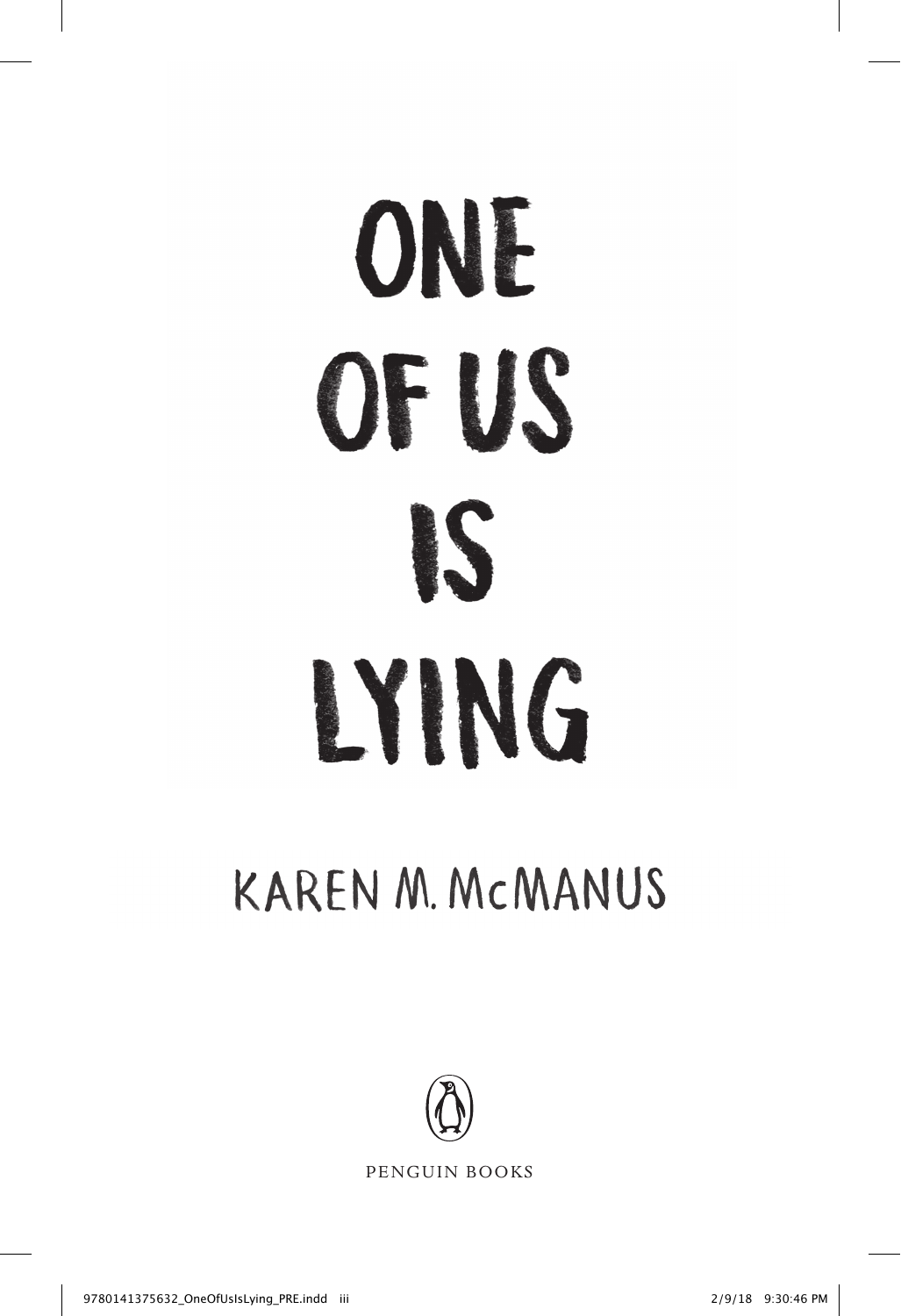#### PENGUIN BOOKS

#### UK | USA | Canada | Ireland | Australia India | New Zealand | South Africa

Penguin Books is part of the Penguin Random House group of companies whose addresses can be found at global.penguinrandomhouse.com.

> www.penguin.co.uk www.puffin.co.uk www.ladybird.co.uk



First published in the United States of America by Delacorte Press, an imprint of Penguin Random House LLC, 2017 Published in Great Britain by Penguin Books 2017 001

Text copyright © Karen M. McManus, 2017

The moral right of the author has been asserted

Set in 11.4/15.2 pt Adobe Garamond Pro Printed in Great Britain by Clays Ltd, St Ives plc

A CIP catalogue record for this book is available from the British Library

ISBN: 978–0–1413–7563–2

All correspondence to: Penguin Books Penguin Random House Children's 80 Strand, London WC2R 0RL



Penguin Random House is committed to a sustainable future for our business, our readers and our planet. This book is made from Forest Stewardship Council® certified paper.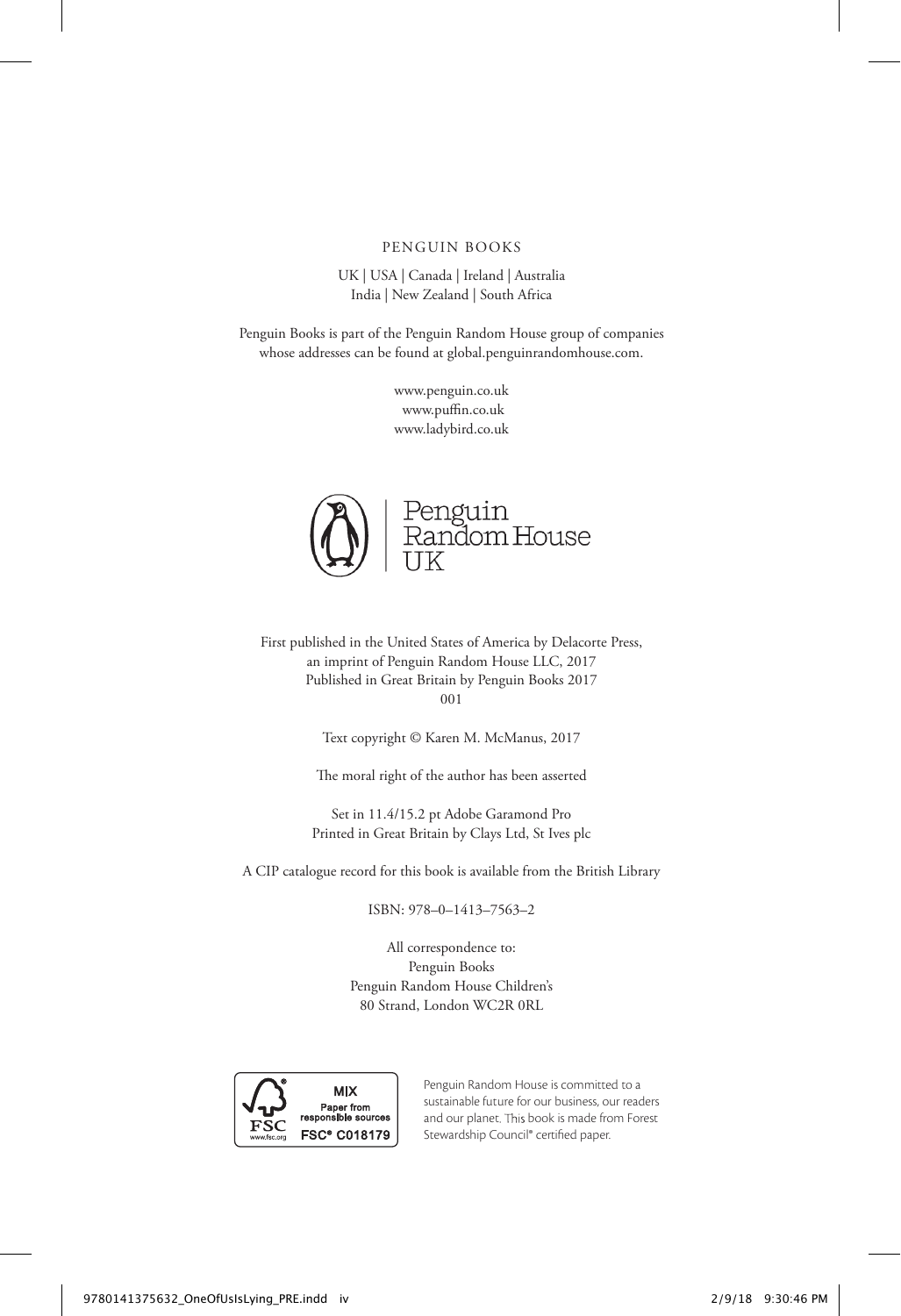For Jack, who always makes me laugh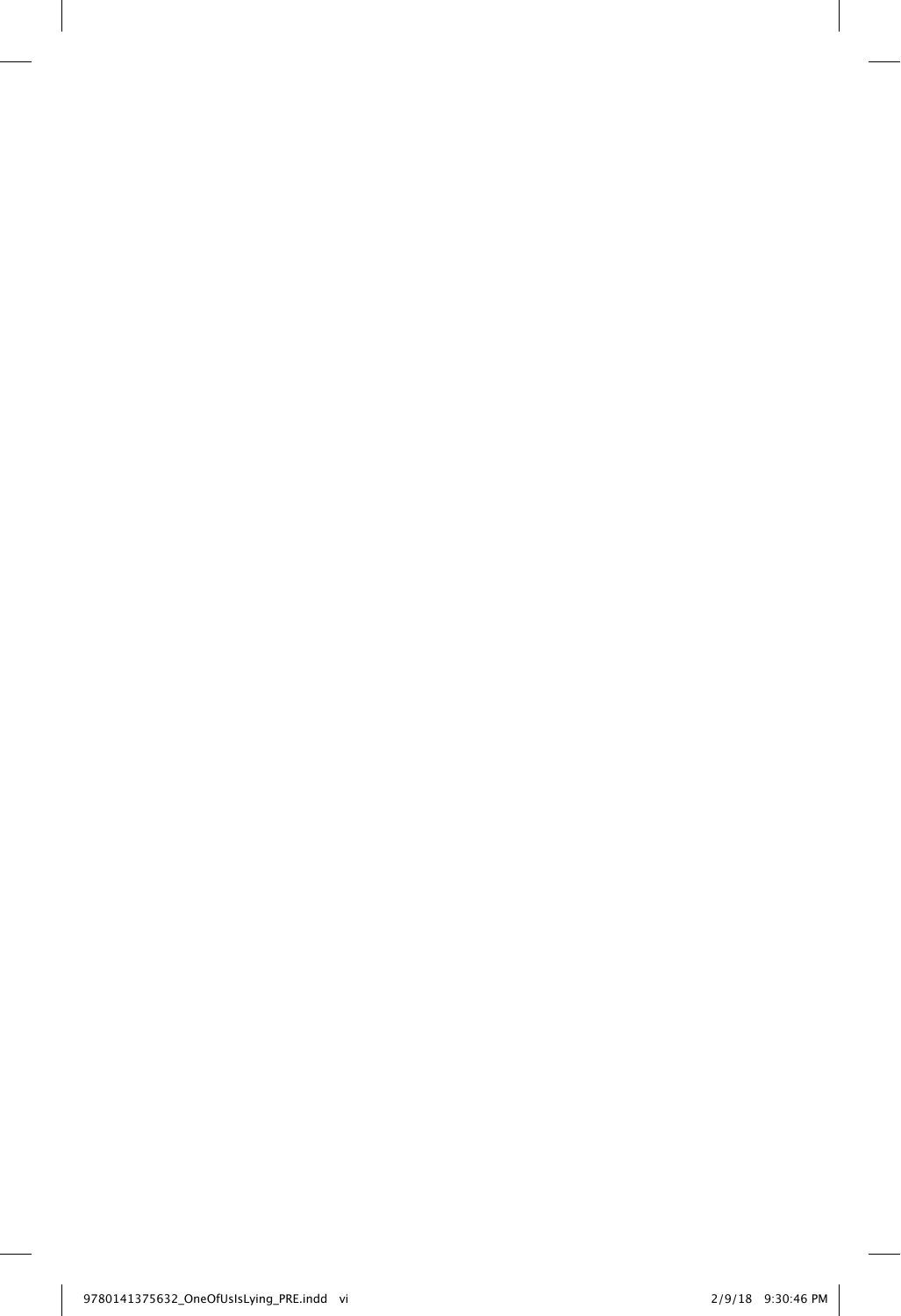### PART ONE

### SIMON SAYS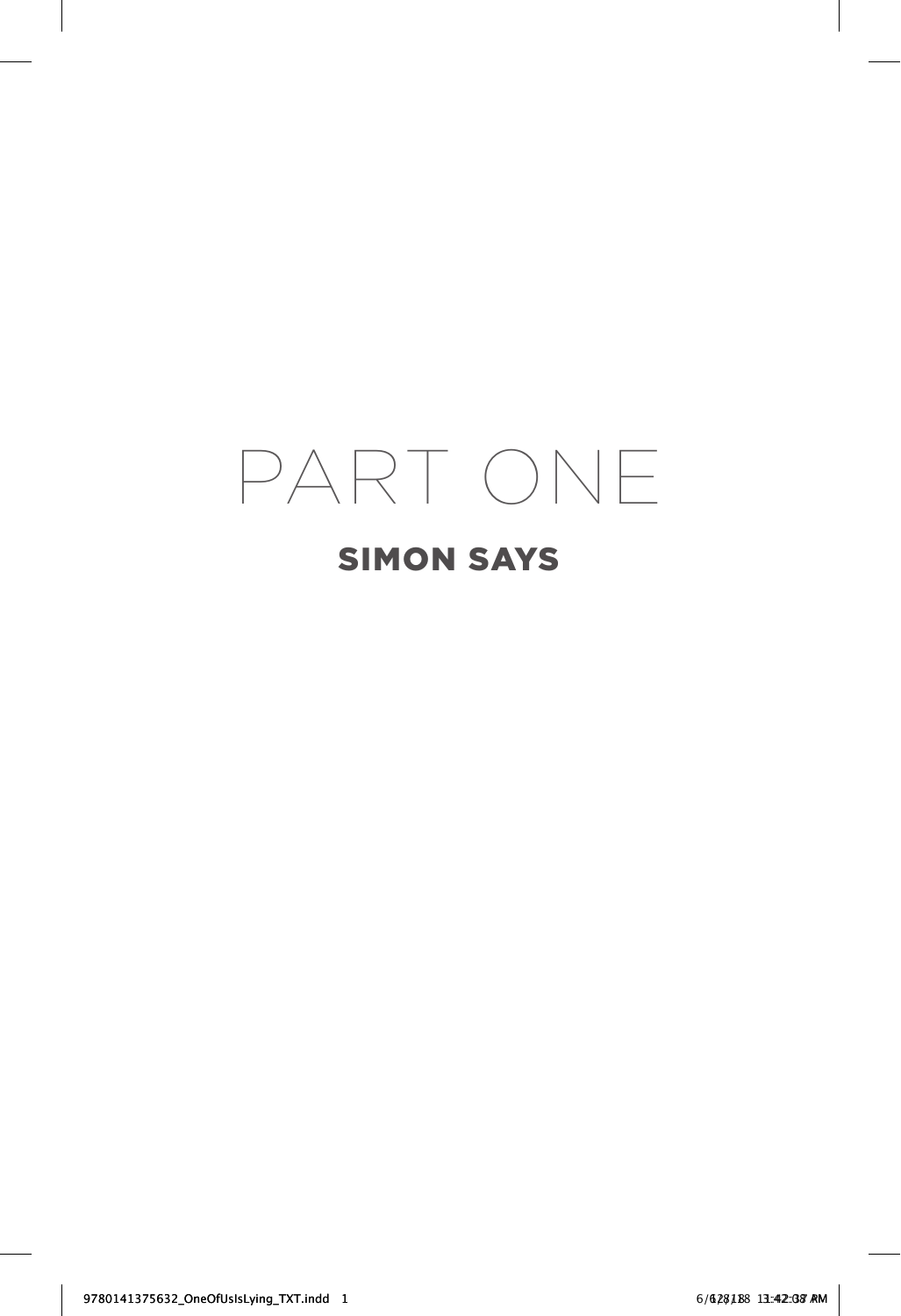I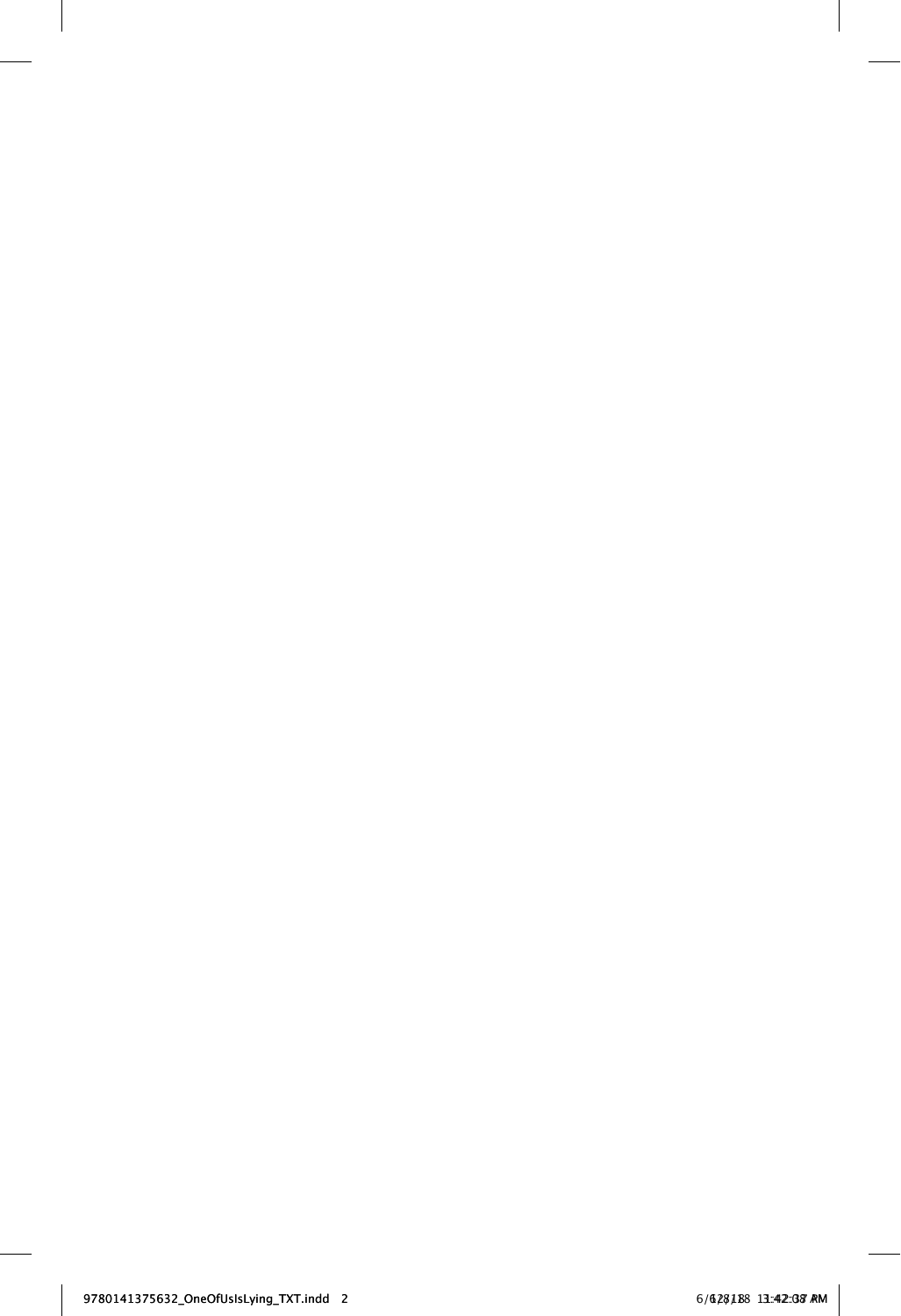### CHAPTER ONE

### Bronwyn

Monday, September 24, 2:55 p.m.

A sex tape. A pregnancy scare. Two cheating scandals. And that's just this week's update. If all you knew of Bayview High was Simon Kelleher's gossip app, you'd wonder how anyone found time to go to class.

"Old news, Bronwyn," says a voice over my shoulder. "Wait till you see tomorrow's post."

Damn. I hate getting caught reading About That, especially by its creator. I lower my phone and slam my locker shut. "Whose lives are you ruining next, Simon?"

Simon falls into step beside me as I move against the flow of students heading for the exit. "It's a public service," he says with a dismissive wave. "You tutor Reggie Crawley, don't you? Wouldn't you rather know he has a camera in his bedroom?"

I don't bother answering. Me getting anywhere near the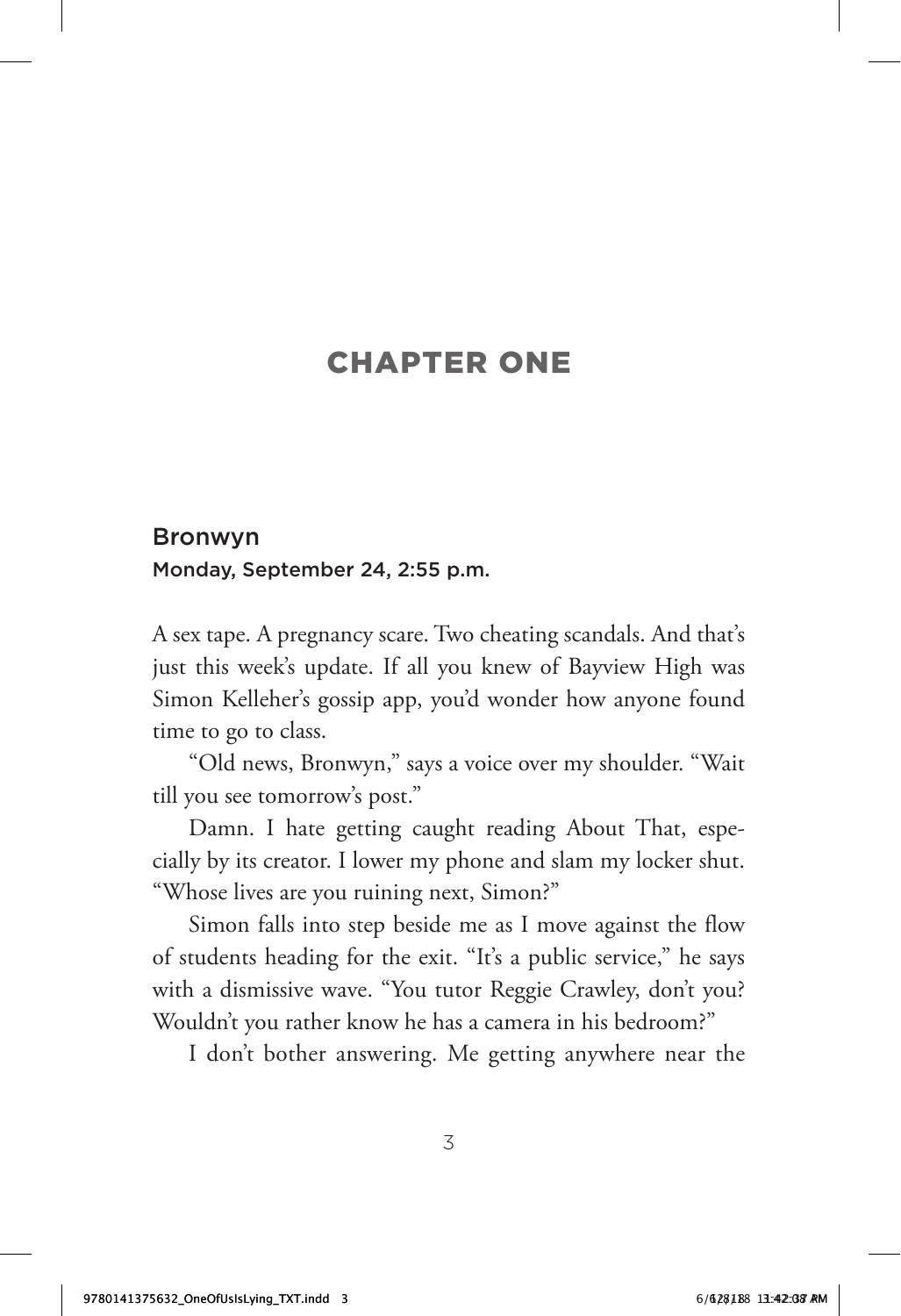bedroom of perpetual stoner Reggie Crawley is about as likely as Simon growing a conscience.

"Anyway, they bring it on themselves. If people didn't lie and cheat, I'd be out of business." Simon's cold blue eyes take in my lengthening strides. "Where are you rushing off to? Covering yourself in extracurricular glory?"

I wish. As if to taunt me, an alert crosses my phone: *Mathlete practice, 3 p.m., Epoch Coffee.* Followed by a text from one of my teammates: *Evan's here.*

Of course he is. The cute Mathlete— less of an oxymoron than you might think— seems to only ever show up when I can't.

"Not exactly," I say. As a general rule, and especially lately, I try to give Simon as little information as possible. We push through green metal doors to the back stairwell, a dividing line between the dinginess of the original Bayview High and its bright, airy new wing. Every year more wealthy families get priced out of San Diego and come fifteen miles east to Bayview, expecting that their tax dollars will buy them a nicer school experience than popcorn ceilings and scarred linoleum.

Simon's still on my heels when I reach Mr. Avery's lab on the third floor, and I half turn with my arms crossed. "Don't you have someplace to be?"

"Yeah. Detention," Simon says, and waits for me to keep walking. When I grasp the knob instead, he bursts out laughing. "You're kidding me. You too? What's your crime?"

"I'm wrongfully accused," I mutter, and yank the door open. Three other students are already seated, and I pause to take them in. Not the group I would have predicted. Except one.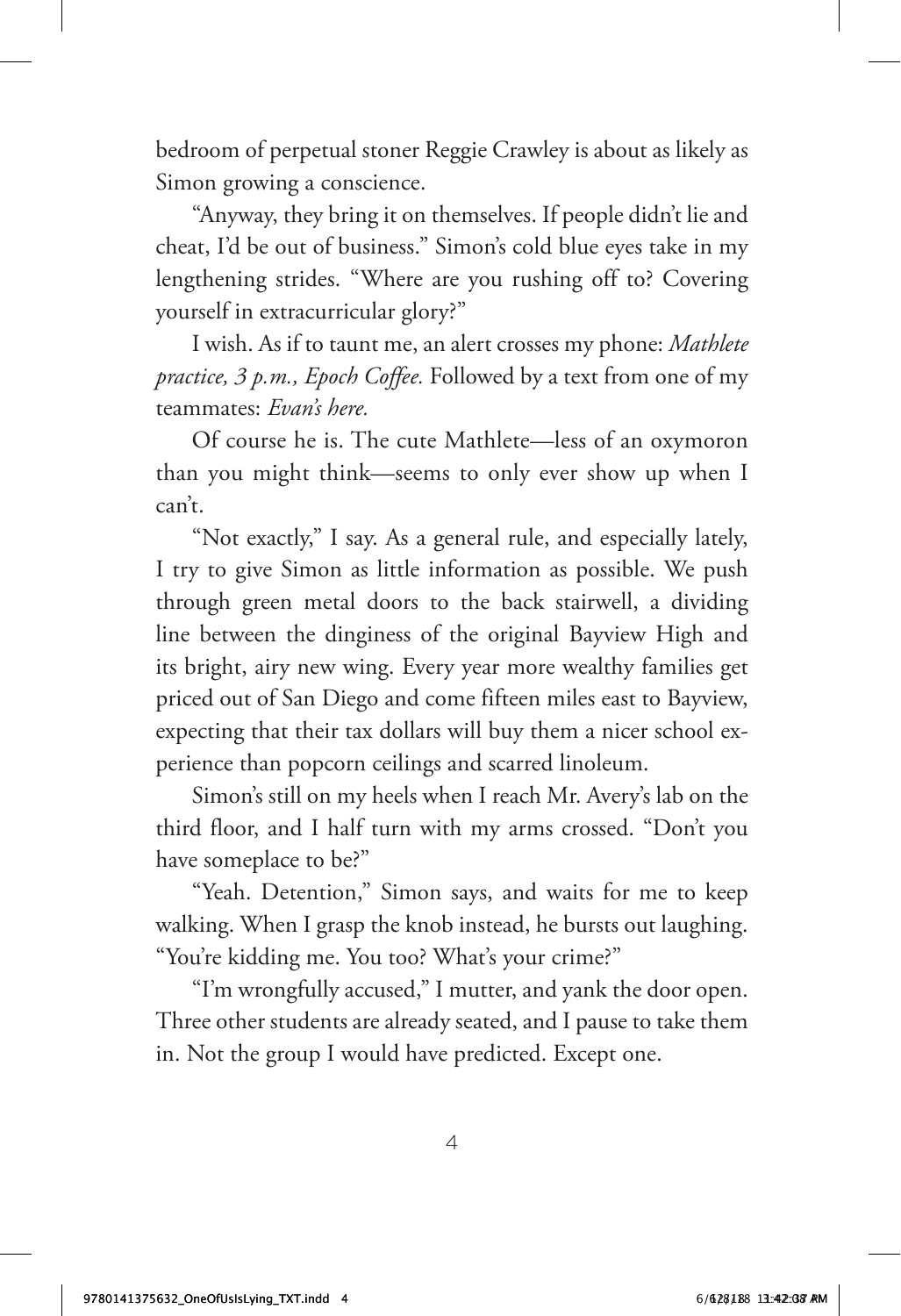Nate Macauley tips his chair back and smirks at me. "You make a wrong turn? This is detention, not student council."

He should know. Nate's been in trouble since fifth grade, which is right around the time we last spoke. The gossip mill tells me he's on probation with Bayview's finest for . . . something. It might be a DUI; it might be drug dealing. He's a notorious supplier, but my knowledge is purely theoretical.

"Save the commentary." Mr. Avery checks something off on a clipboard and closes the door behind Simon. High arched windows lining the back wall send triangles of afternoon sun splashing across the floor, and faint sounds of football practice float from the field behind the parking lot below.

I take a seat as Cooper Clay, who's palming a crumpled piece of paper like a baseball, whispers "Heads up, Addy" and tosses it toward the girl across from him. Addy Prentiss blinks, smiles uncertainly, and lets the ball drop to the floor.

The classroom clock inches toward three, and I follow its progress with a helpless feeling of injustice. I shouldn't even *be* here. I should be at Epoch Coffee, flirting awkwardly with Evan Neiman over differential equations.

Mr. Avery is a give-detention-first, ask-questions-never kind of guy, but maybe there's still time to change his mind. I clear my throat and start to raise my hand until I notice Nate's smirk broadening. "Mr. Avery, that wasn't my phone you found. I don't know how it got into my bag. *This* is mine," I say, brandishing my iPhone in its melon-striped case.

Honestly, you'd have to be clueless to bring a phone to Mr. Avery's lab. He has a strict no- phone policy and spends the first ten minutes of every class rooting through backpacks like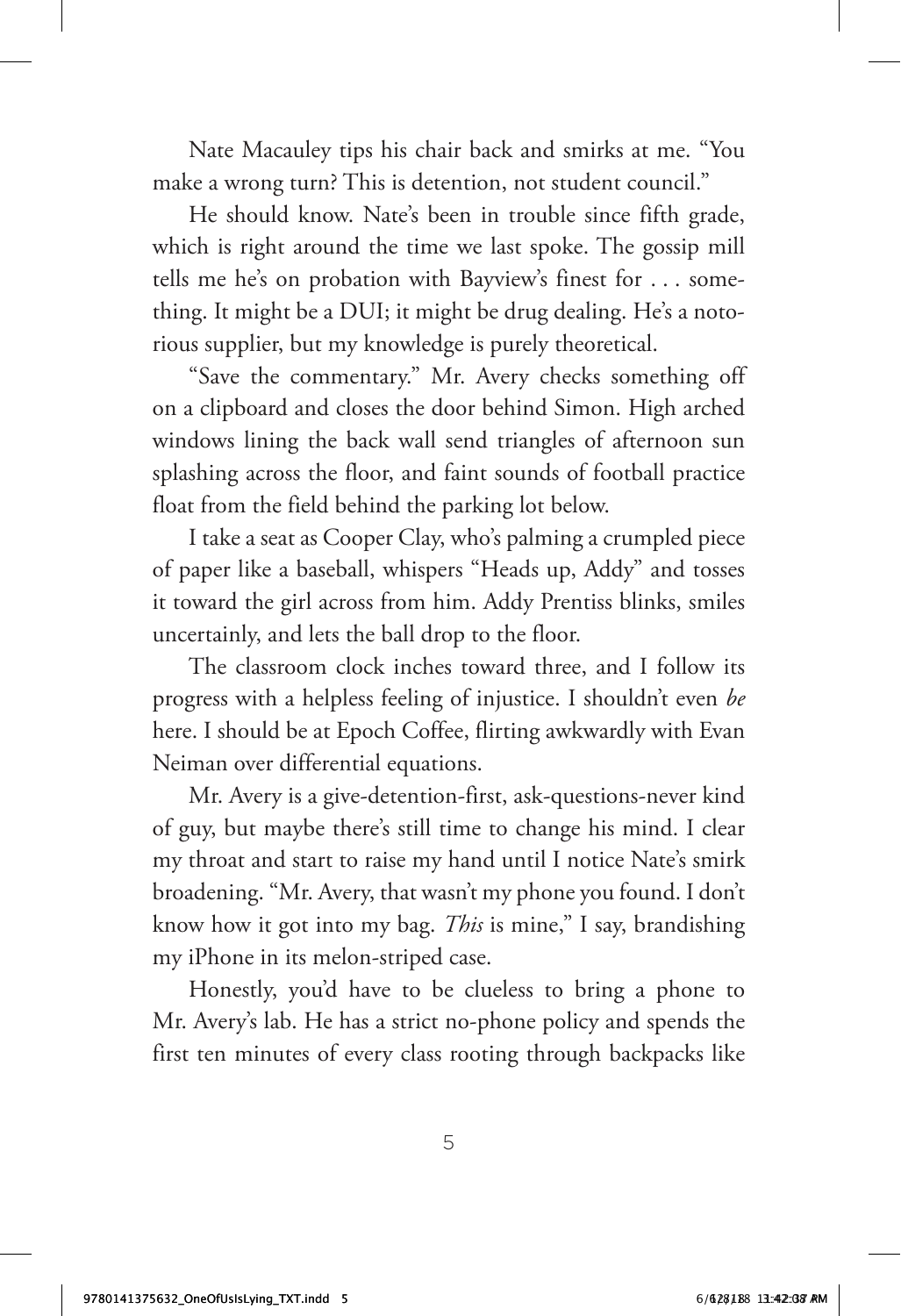he's head of airline security and we're all on the watch list. My phone was in my locker, like always.

"You too?" Addy turns to me so quickly, her blond shampoo ad hair swirls around her shoulders. She must have been surgically removed from her boyfriend in order to show up alone. "That wasn't my phone either."

"Me three," Cooper chimes in. His Southern accent makes it sound like *thray.* He and Addy exchange surprised looks, and I wonder how this is news to them when they're part of the same clique. Maybe überpopular people have better things to talk about than unfair detentions.

"Somebody punked us!" Simon leans forward with his elbows on the desk, looking spring-loaded and ready to pounce on fresh gossip. His gaze darts over all four of us, clustered in the middle of the otherwise empty classroom, before settling on Nate. "Why would anybody want to trap a bunch of students with mostly spotless records in detention? Seems like the sort of thing that, oh, I don't know, a guy who's here all the time might do for fun."

I look at Nate, but can't picture it. Rigging detention sounds like work, and everything about Nate— from his messy dark hair to his ratty leather jacket— screams *Can't be bothered.* Or yawns it, maybe. He meets my eyes but doesn't say a word, just tips his chair back even farther. Another millimeter and he'll fall right over.

Cooper sits up straighter, a frown crossing his Captain America face. "Hang on. I thought this was just a mix-up, but if the same thing happened to all of us, it's somebody's stupid idea of a prank. And I'm missing *baseball practice* because of it." He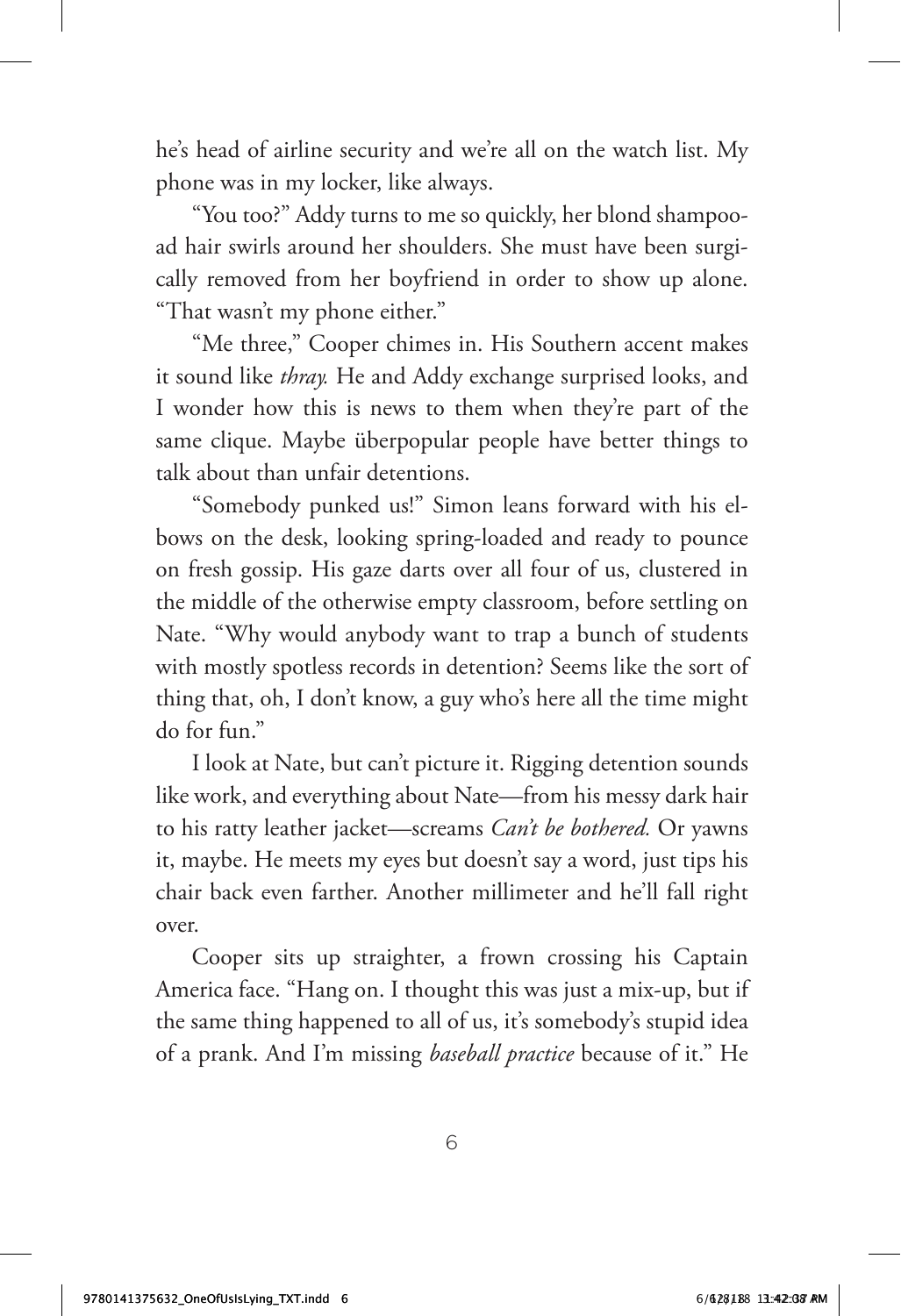says it like he's a heart surgeon being detained from a lifesaving operation.

Mr. Avery rolls his eyes. "Save the conspiracy theories for another teacher. I'm not buying it. You all know the rules against bringing phones to class, and you broke them." He gives Simon an especially sour glance. Teachers know About That exists, but there's not much they can do to stop it. Simon only uses initials to identify people and never talks openly about school. "Now listen up. You're here until four. I want each of you to write a five- hundred- word essay on how technology is ruining American high schools. Anyone who can't follow the rules gets another detention tomorrow."

"What do we write with?" Addy asks. "There aren't any computers here." Most classrooms have Chromebooks, but Mr. Avery, who looks like he should have retired a decade ago, is a holdout.

Mr. Avery crosses to Addy's desk and taps the corner of a lined yellow notepad. We all have one. "Explore the magic of longhand writing. It's a lost art."

Addy's pretty, heart- shaped face is a mask of confusion. "But how do we know when we've reached five hundred words?"

"Count," Mr. Avery replies. His eyes drop to the phone I'm still holding. "And hand that over, Miss Rojas."

"Doesn't the fact that you're confiscating my phone *twice* give you pause? Who has two phones?" I ask. Nate grins, so quick I almost miss it. "Seriously, Mr. Avery, somebody was playing a joke on us."

Mr. Avery's snowy mustache twitches in annoyance, and he extends his hand with a beckoning motion. "*Phone,* Miss Rojas.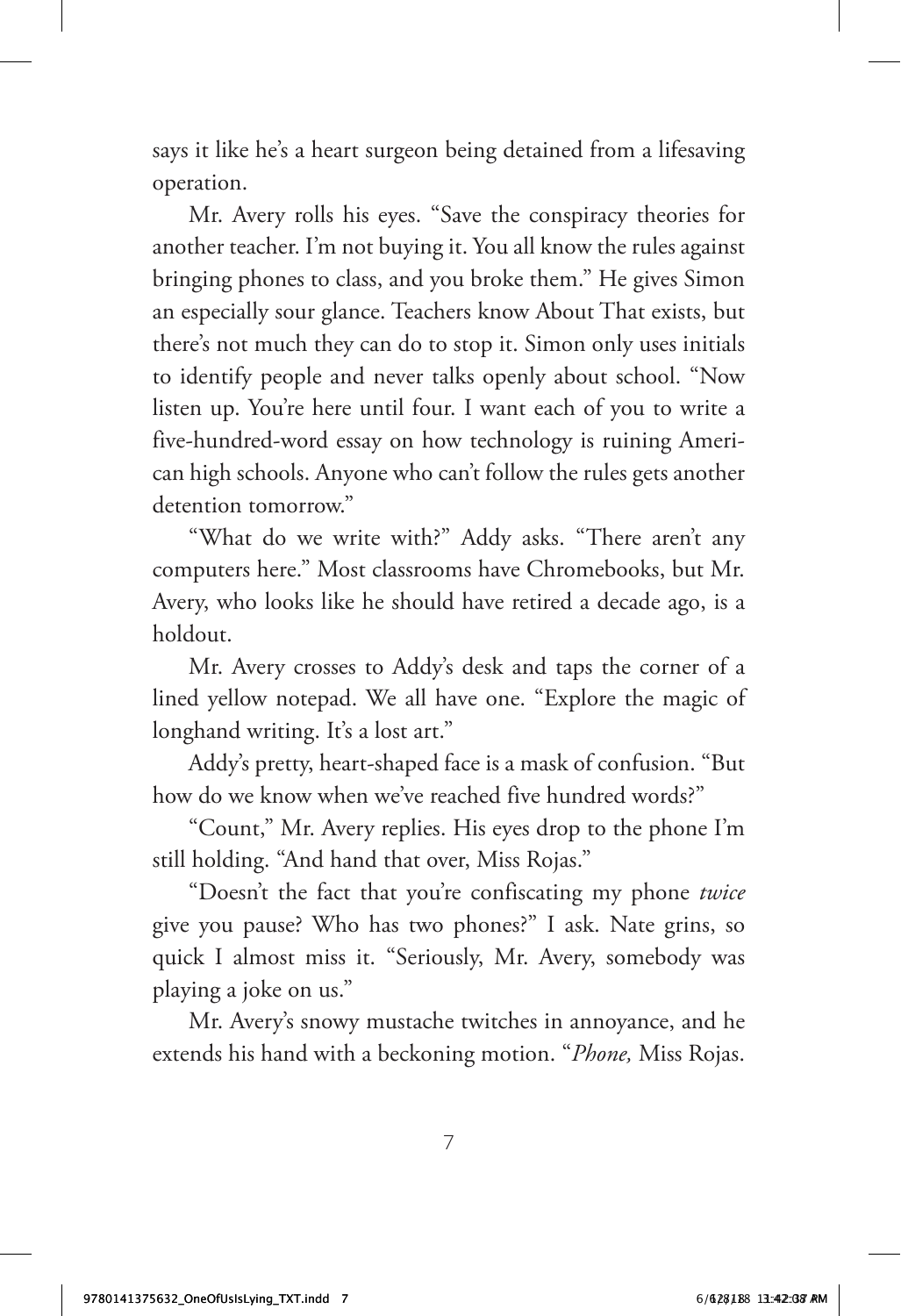Unless you want a return visit." I give it over with a sigh as he looks disapprovingly at the others. "The phones I took from the rest of you earlier are in my desk. You'll get them back after detention." Addy and Cooper exchange amused glances, probably because their actual phones are safe in their backpacks.

Mr. Avery tosses my phone into a drawer and sits behind the teacher's desk, opening a book as he prepares to ignore us for the next hour. I pull out a pen, tap it against my yellow notepad, and contemplate the assignment. Does Mr. Avery really believe technology is ruining schools? That's a pretty sweeping statement to make over a few contraband phones. Maybe it's a trap and he's looking for us to contradict him instead of agree.

I glance at Nate, who's bent over his notepad writing *computers suck* over and over in block letters.

It's possible I'm overthinking this.

### Cooper Monday, September 24, 3:05 p.m.

My hand hurts within minutes. It's pathetic, I guess, but I can't remember the last time I wrote anything longhand. Plus I'm using my right hand, which never feels natural no matter how many years I've done it. My father insisted I learn to write righthanded in second grade after he first saw me pitch. *Your left arm's gold,* he told me. *Don't waste it on crap that don't matter.* Which is anything but pitching as far as he's concerned.

That was when he started calling me Cooperstown, like the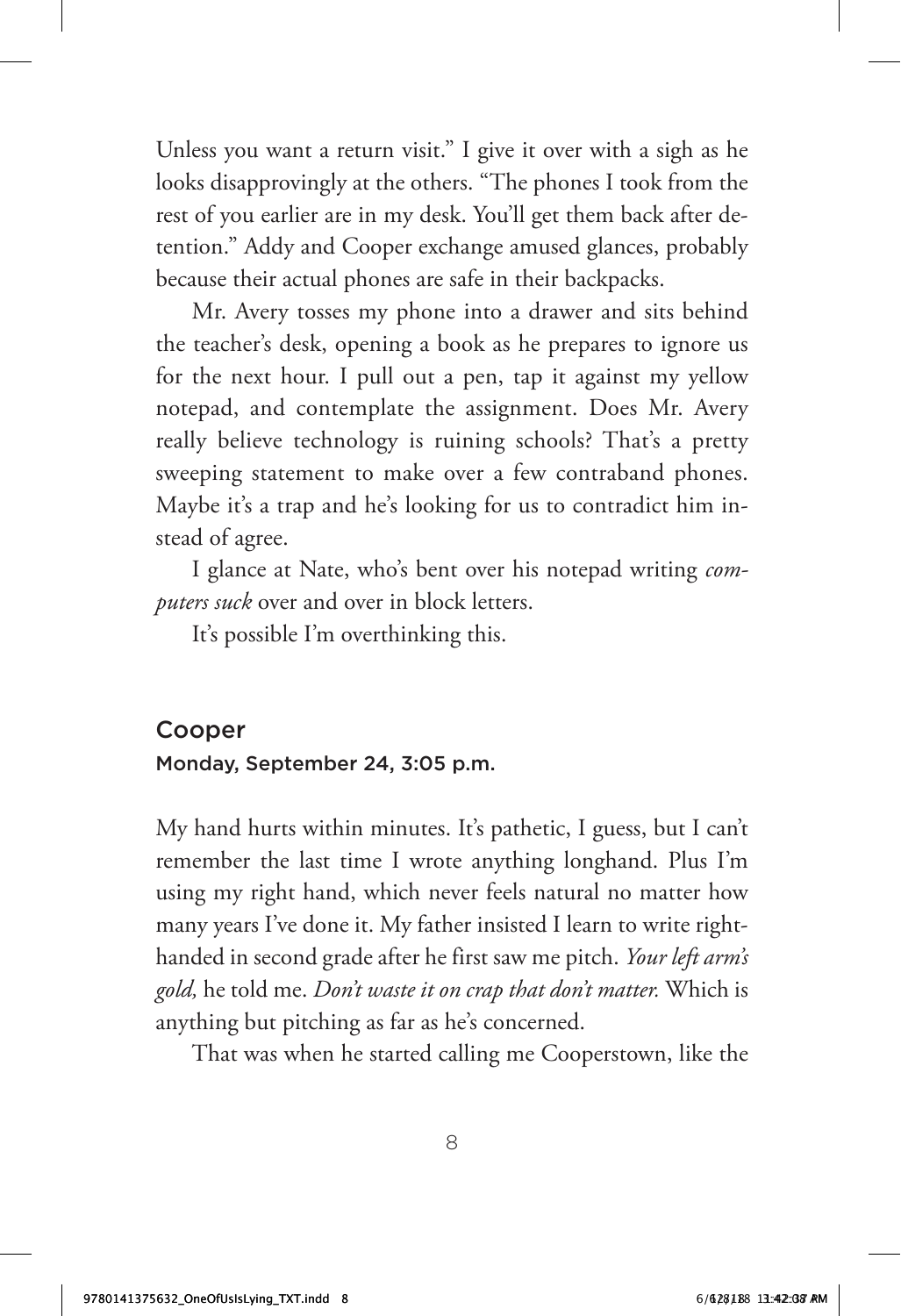baseball hall of fame. Nothing like putting a little pressure on an eight-year-old.

Simon reaches for his backpack and roots around, unzipping every section. He hoists it onto his lap and peers inside. "Where the hell's my water bottle?"

"No talking, Mr. Kelleher," Mr. Avery says without looking up.

"I know, but— my water bottle's missing. And I'm thirsty."

Mr. Avery points toward the sink at the back of the room, its counter crowded with beakers and petri dishes. "Get yourself a drink. *Quietly.*"

Simon gets up and grabs a cup from a stack on the counter, filling it with water from the tap. He heads back to his seat and puts the cup on his desk, but seems distracted by Nate's methodical writing. "Dude," he says, kicking his sneaker against the leg of Nate's desk. "Seriously. Did you put those phones in our backpacks to mess with us?"

Now Mr. Avery looks up, frowning. "I said *quietly,* Mr. Kelleher."

Nate leans back and crosses his arms. "Why would I do that?"

Simon shrugs. "Why do you do anything? So you'll have company for whatever your screw-up of the day was?"

"One more word out of either of you and it's detention tomorrow," Mr. Avery warns.

Simon opens his mouth anyway, but before he can speak there's the sound of tires squealing and then the crash of two cars hitting each other. Addy gasps and I brace myself against my desk like somebody just rear-ended me. Nate, who looks glad for the interruption, is the first on his feet toward the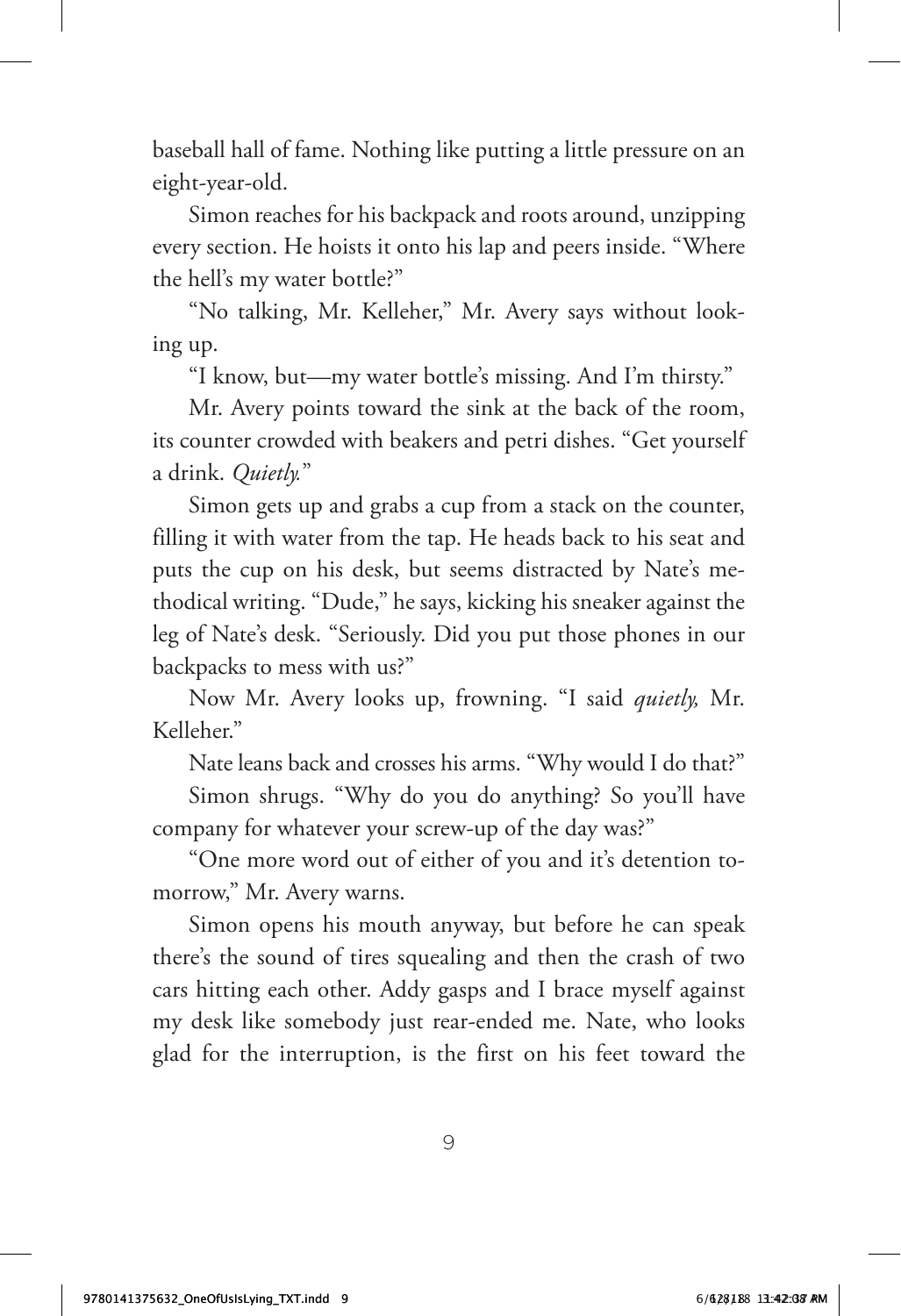window. "Who gets into a fender bender in the school parking lot?" he asks.

Bronwyn looks at Mr. Avery like she's asking for permission, and when he gets up from his desk she heads for the window as well. Addy follows her, and I finally unfold myself from my seat. Might as well see what's going on. I lean against the ledge to look outside, and Simon comes up beside me with a disparaging laugh as he surveys the scene below.

Two cars, an old red one and a nondescript gray one, are smashed into each other at a right angle. We all stare at them in silence until Mr. Avery lets out an exasperated sigh. "I'd better make sure no one was hurt." He runs his eyes over all of us and zeroes in on Bronwyn as the most responsible of the bunch. "Miss Rojas, keep this room contained until I get back."

"Okay," Bronwyn says, casting a nervous glance toward Nate. We stay at the window, watching the scene below, but before Mr. Avery or another teacher appears outside, both cars start their engines and drive out of the parking lot.

"Well, that was anticlimactic," Simon says. He heads back to his desk and picks up his cup, but instead of sitting he wanders to the front of the room and scans the periodic table of elements poster. He leans out into the hallway like he's about to leave, but then he turns and raises his cup like he's toasting us. "Anyone else want some water?"

"I do," Addy says, slipping into her chair.

"Get it yourself, princess." Simon smirks. Addy rolls her eyes and stays put while Simon leans against Mr. Avery's desk. "Literally, huh? What'll you do with yourself now that homecoming's over? Big gap between now and senior prom."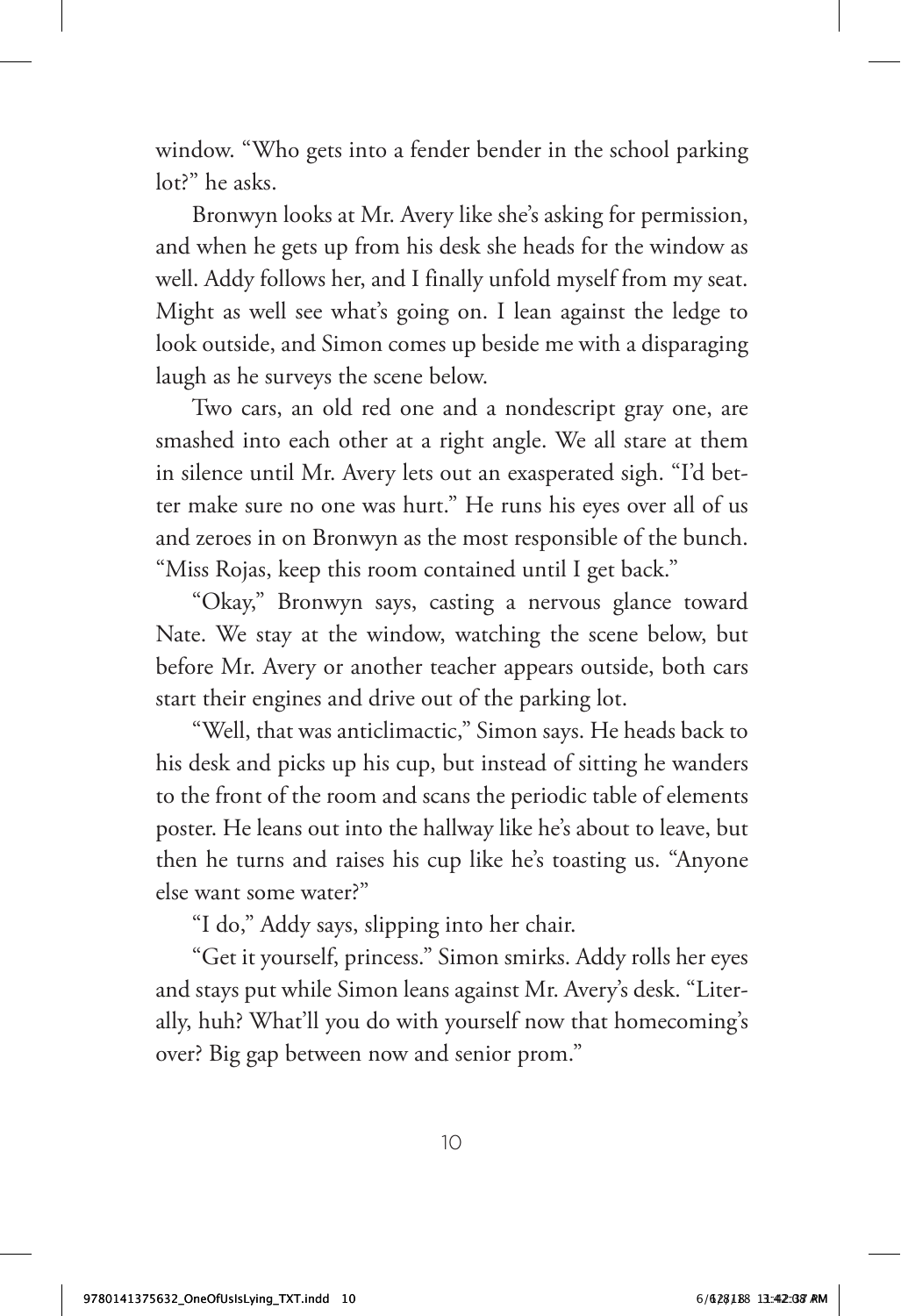Addy looks at me without answering. I don't blame her. Simon's train of thought almost never goes anywhere good when it comes to our friends. He acts like he's above caring whether he's popular, but he was pretty smug when he wound up on the junior prom court last spring. I'm still not sure how he pulled that off, unless he traded keeping secrets for votes.

Simon was nowhere to be found on homecoming court last week, though. I was voted king, so maybe I'm next on his list to harass, or whatever the hell he's doing.

"What's your point, Simon?" I ask, taking a seat next to Addy. Addy and I aren't close, exactly, but I kind of feel protective of her. She's been dating my best friend since freshman year, and she's a sweet girl. Also not the kind of person who knows how to stand up to a guy like Simon who just won't quit.

"She's a princess and you're a jock," he says. He thrusts his chin toward Bronwyn, then at Nate. "And you're a brain. And you're a criminal. You're all walking teen- movie stereotypes."

"What about you?" Bronwyn asks. She's been hovering near the window, but now goes to her desk and perches on top of it. She crosses her legs and pulls her dark ponytail over one shoulder. Something about her is cuter this year. New glasses, maybe? Longer hair? All of a sudden, she's kind of working this sexynerd thing.

"I'm the omniscient narrator," Simon says.

Bronwyn's brows rise above her black frames. "There's no such thing in teen movies."

"Ah, but Bronwyn." Simon winks and chugs his water in one long gulp. "There *is* such a thing in life."

He says it like a threat, and I wonder if he's got something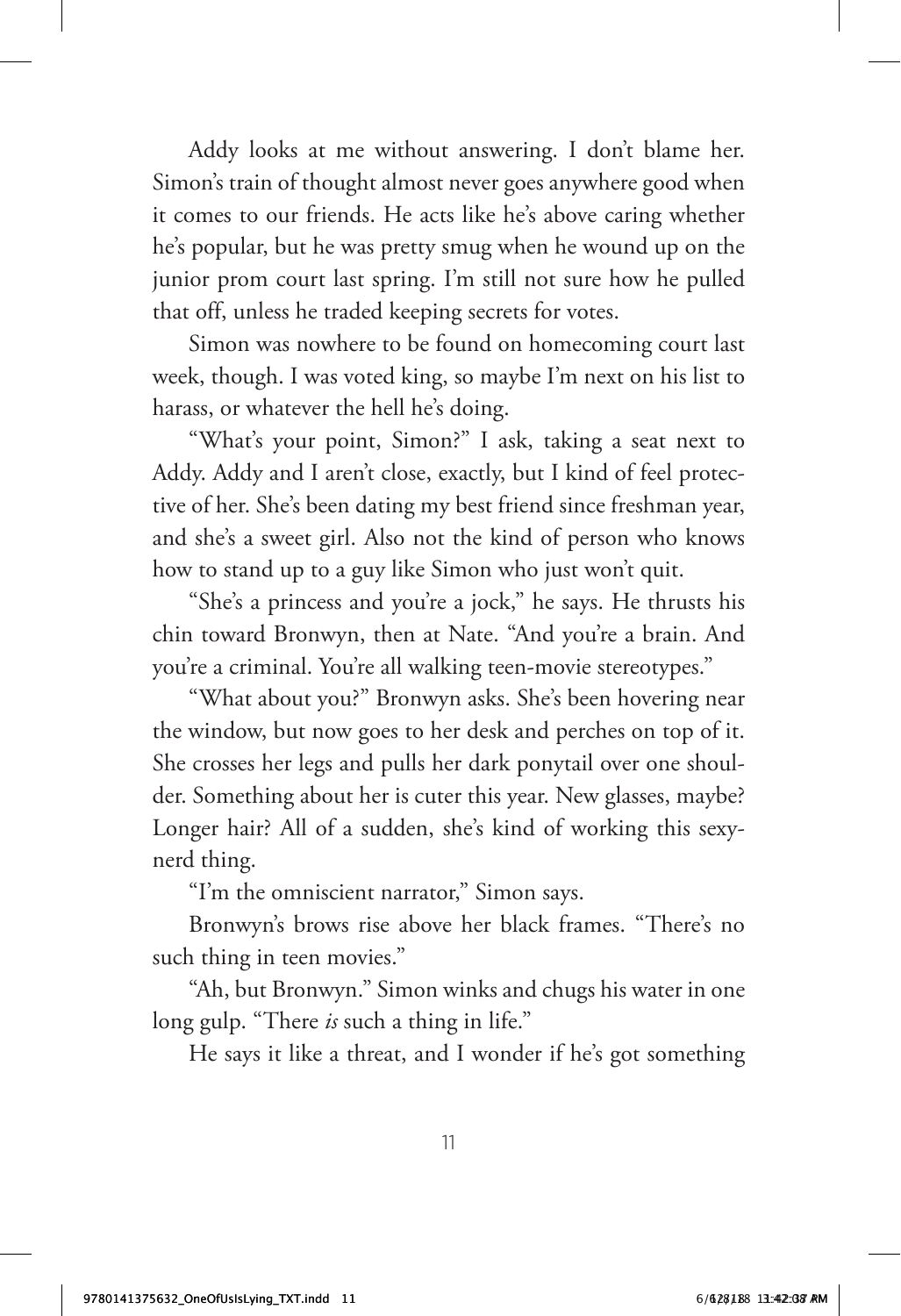on Bronwyn for that stupid app of his. I hate that thing. Almost all my friends have been on it at one point or another, and sometimes it causes real problems. My buddy Luis and his girlfriend broke up because of something Simon wrote. Though it *was* a true story about Luis hooking up with his girlfriend's cousin. But still. That stuff doesn't have to be published. Hallway gossip is bad enough.

And if I'm being honest, I'm pretty freaked at what Simon could write about me if he put his mind to it.

Simon holds his cup up, grimacing. "This tastes like crap." He drops the cup, and I roll my eyes at his attempt at drama. Even when he falls to the floor, I still think he's messing around. But then the wheezing starts.

Bronwyn's on her feet first, then kneeling beside him. " Simon," she says, shaking his shoulder. "Are you okay? What happened? Can you talk?" Her voice goes from concerned to panicky, and that's enough to get me moving. But Nate's faster, shoving past me and crouching next to Bronwyn.

"A pen," he says, his eyes scanning Simon's brick-red face. "You have a pen?" Simon nods wildly, his hand clawing at his throat. I grab the pen off my desk and try to hand it to Nate, thinking he's about to do an emergency tracheotomy or something. Nate just stares at me like I have two heads. "An *epinephrine* pen," he says, searching for Simon's backpack. "He's having an allergic reaction."

Addy stands and wraps her arms around her body, not saying a word. Bronwyn turns to me, face flushed. "I'm going to find a teacher and call nine-one-one. Stay with him, okay?" She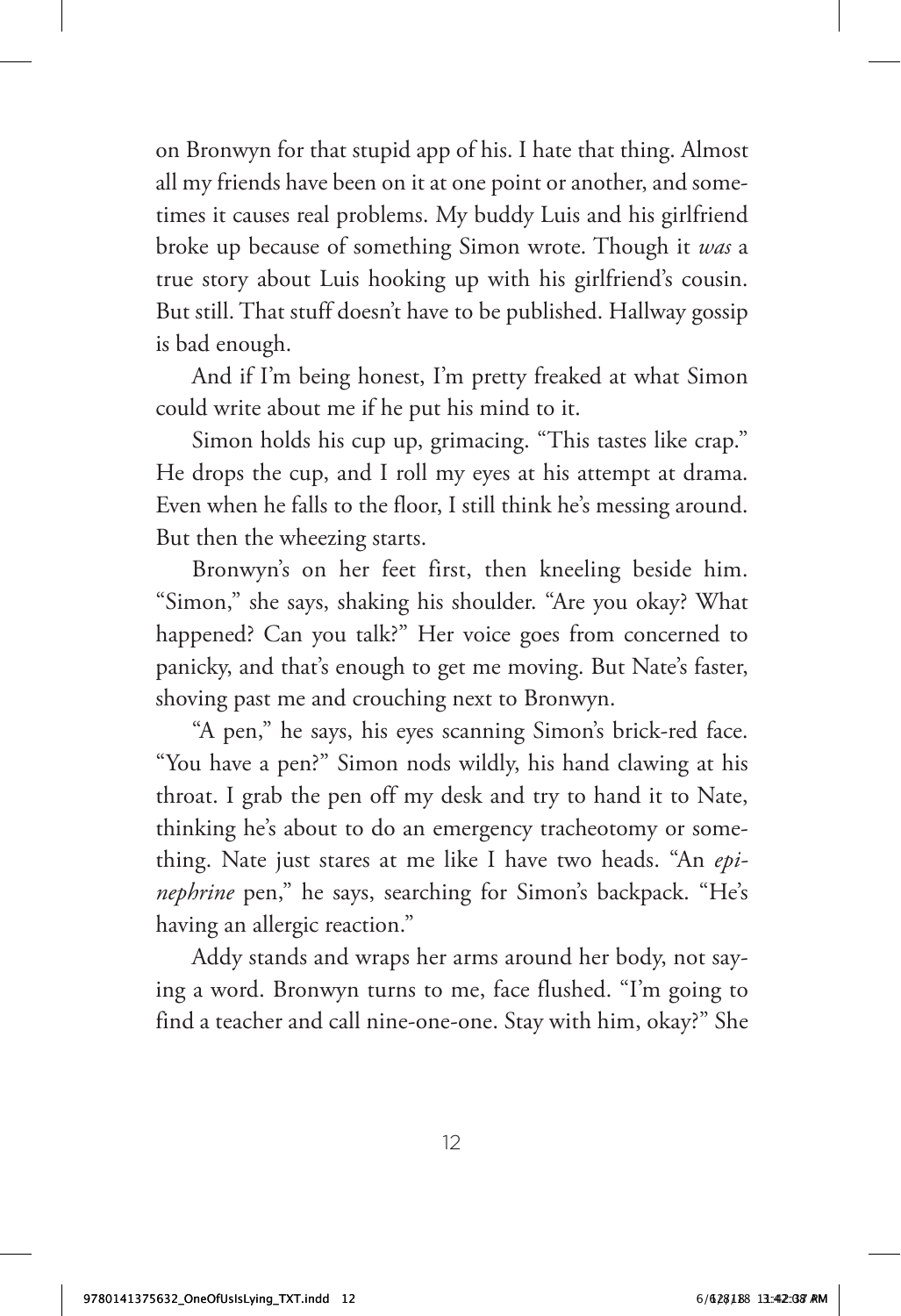grabs her phone out of Mr. Avery's drawer and runs into the hallway.

I kneel next to Simon. His eyes are bugging out of his head, his lips are blue, and he's making horrible choking noises. Nate dumps the entire contents of Simon's backpack on the floor and scrabbles through the mess of books, papers, and clothes. "Simon, where do you keep it?" he asks, tearing open the small front compartment and yanking out two regular pens and a set of keys.

Simon's way past talking, though. I put one sweaty palm on his shoulder, like that'll do any good. "You're okay, you're gonna be okay. We're gettin' help." I can hear my voice slowing, thickening like molasses. My accent always comes out hard when I'm stressed. I turn to Nate and ask, "You sure he's not chokin' on somethin'?" Maybe he needs the Heimlich maneuver, not a freaking medical pen.

Nate ignores me, tossing Simon's empty backpack aside. "Fuck!" he yells, slamming a fist on the floor. "Do you keep it on you, Simon? Simon!" Simon's eyes roll back in his head as Nate digs around in Simon's pockets. But he doesn't find anything except a wrinkled Kleenex.

Sirens blare in the distance as Mr. Avery and two other teachers race in with Bronwyn trailing behind them on her phone. "We can't find his EpiPen," Nate says tersely, gesturing to the pile of Simon's things.

Mr. Avery stares at Simon in slack-jawed horror for a second, then turns to me. "Cooper, the nurse's office has EpiPens. They should be labeled in plain sight. *Hurry!*"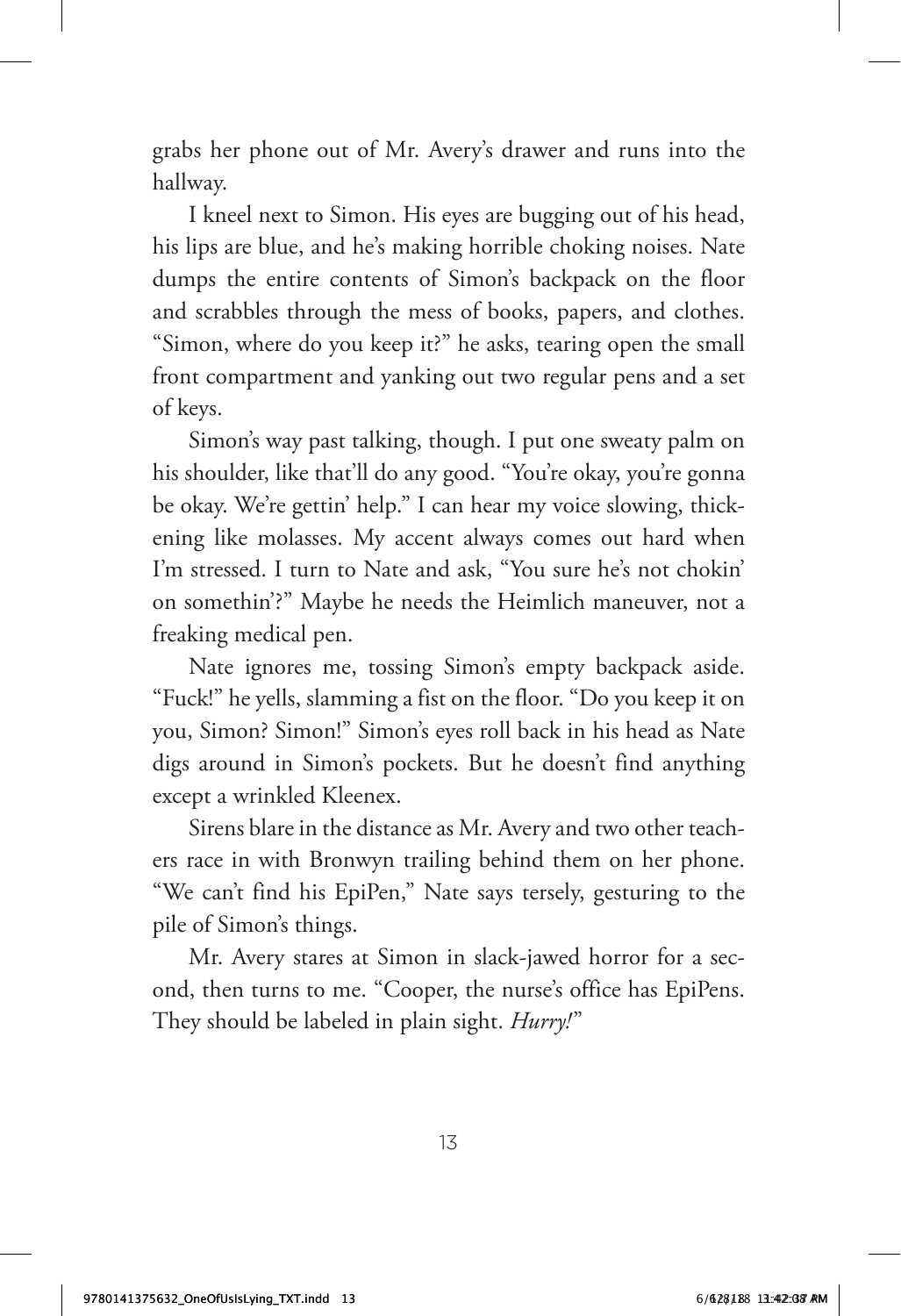I run into the hallway, hearing footsteps behind me that fade as I quickly reach the back stairwell and yank the door open. I take the stairs three at a time until I'm on the first floor, and weave through a few straggling students until I get to the nurse's office. The door's ajar, but nobody's there.

It's a cramped little space with the exam table up against the windows and a big gray storage cabinet looming to my left. I scan the room, my eyes landing on two wall-mounted white boxes with red block lettering. One reads EMERGENCY DEFIBRILLATOR, the other EMERGENCY EPINEPHRINE. I fumble at the latch on the second one and pull it open.

There's nothing inside.

I open the other box, which has a plastic device with a picture of a heart. I'm pretty sure that's not it, so I start rummaging through the gray storage cabinet, pulling out boxes of bandages and aspirin. I don't see anything that looks like a pen.

"Cooper, did you find them?" Ms. Grayson, one of the teachers who'd entered the lab with Mr. Avery and Bronwyn, barrels into the room. She's panting hard and clutching her side.

I gesture toward the empty wall- mounted box. "They should be there, right? But they're not."

"Check the supply cabinet," Ms. Grayson says, ignoring the Band- Aid boxes scattered across the floor that prove I've already tried. Another teacher joins us, and we tear the office apart as the sound of sirens gets closer. When we've opened the last cabinet, Ms. Grayson wipes a trickle of sweat from her forehead with the back of her hand. "Cooper, let Mr. Avery know we haven't found anything yet. Mr. Contos and I will keep looking."

I get to Mr. Avery's lab the same time the paramedics do.